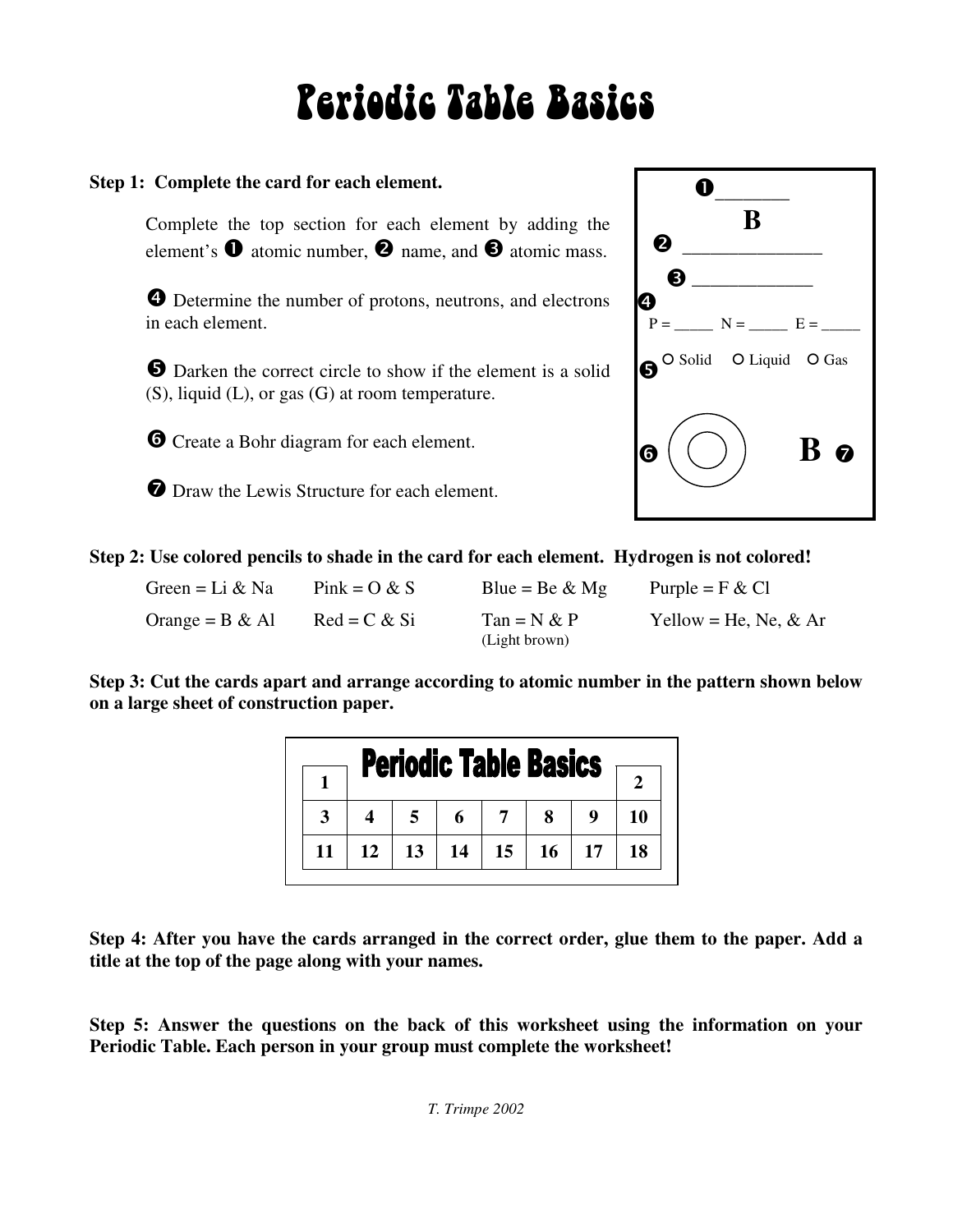### **Periodic Table Basics** Name \_\_\_\_\_\_\_\_\_\_\_\_\_\_\_\_\_\_\_\_\_\_\_\_\_\_\_\_

1. Which elements had complete outer shells? Give the name and symbol for each.

\_\_\_\_\_\_\_\_\_\_\_\_\_\_\_\_ \_\_\_\_\_ \_\_\_\_\_\_\_\_\_\_\_\_\_\_\_\_ \_\_\_\_\_ \_\_\_\_\_\_\_\_\_\_\_\_\_\_\_\_ \_\_\_\_\_

What do you notice about the location of these elements?

2. Which elements had only one valence electron? Give the name and symbol for each.

What do you notice about location of these elements?

3. What do you notice about the number of valence electrons as you move from left to right across a row or period in the periodic table? (Na  $\rightarrow$ Mg  $\rightarrow$ Al  $\rightarrow$ Si  $\rightarrow$ P  $\rightarrow$ S  $\rightarrow$ Cl  $\rightarrow$ Ar)

\_\_\_\_\_\_\_\_\_\_\_\_\_\_\_\_ \_\_\_\_\_ \_\_\_\_\_\_\_\_\_\_\_\_\_\_\_\_ \_\_\_\_\_ \_\_\_\_\_\_\_\_\_\_\_\_\_\_\_\_ \_\_\_\_\_

4. What do you notice about the number of energy levels or shells as you move down a group or column in the periodic table? (H  $\rightarrow$  Li  $\rightarrow$  Na)

5. Write the name of each family at the top of the columns on your periodic table using the following information.

| Alkali Metals - 1 valence electron          | Nitrogen Family - 5 valence electrons      |
|---------------------------------------------|--------------------------------------------|
| Alkaline Earth Metals - 2 valence electrons | Oxygen Family - 6 valence electrons        |
| Boron Family - 3 valence electrons          | Halides - 7 valence electrons              |
| Carbon Family - 4 valence electrons         | <b>Noble Gases - Complete outer shells</b> |

6. What do you notice about the location of the elements in each family?

7. In what family would you classify hydrogen? Explain your choice.

8. In what family would each of these elements be classified?

| <br>–<br>-<br>. |
|-----------------|
|                 |

9. Predict the number of valence electrons for each element based on its location in the Periodic Table of Elements. You will need to use the table in your textbook.

Barium = \_\_\_\_\_ Lead = \_\_\_\_\_ Bismuth = \_\_\_\_\_ Potassium = \_\_\_\_\_